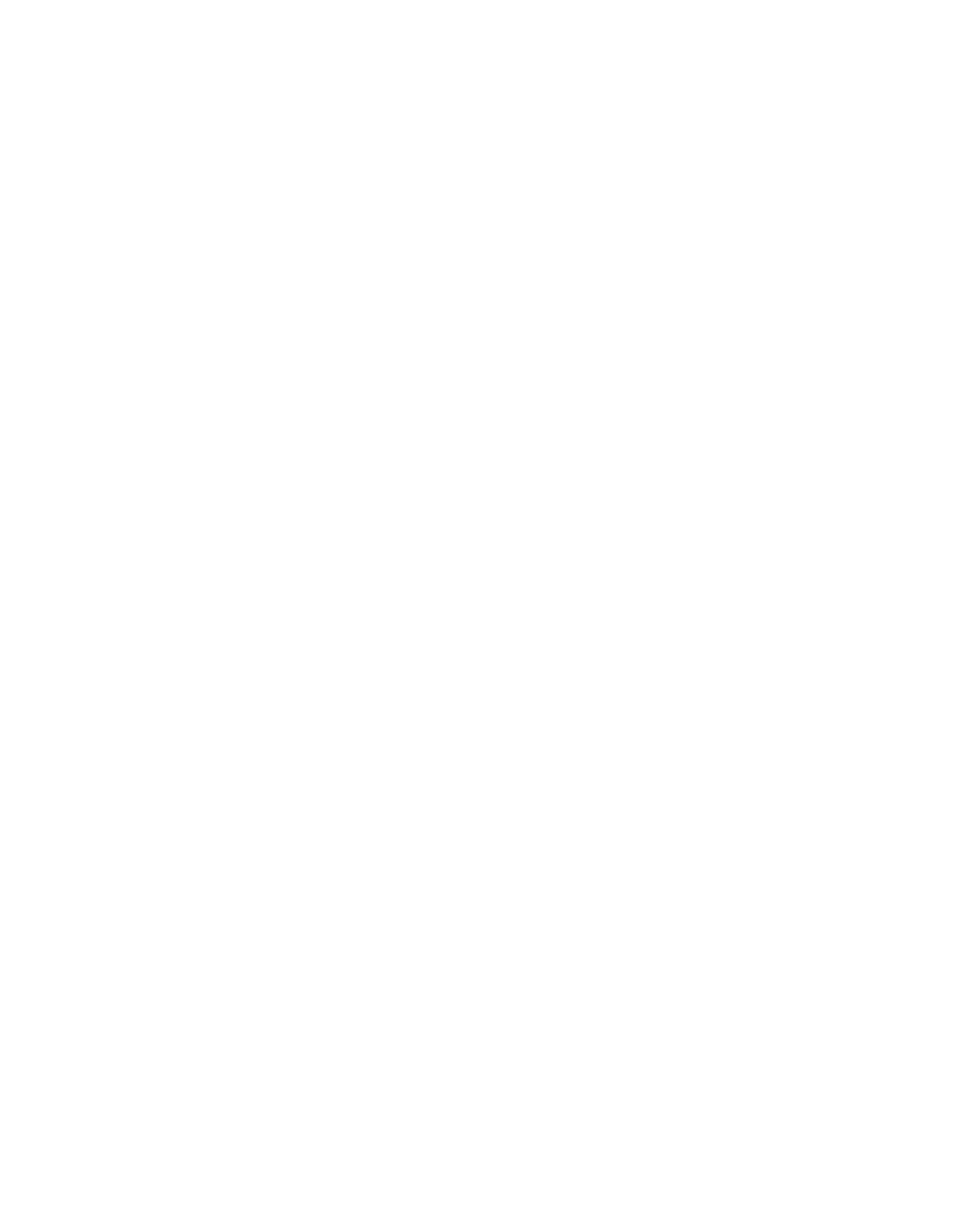## **BURKE, Justice.**

 $\overline{a}$ 

[¶1] Appellant, David Gentilini, challenges his conviction of attempted first degree murder in violation of Wyo. Stat. Ann. §§ 6-2-101(a) and 6-1-301 (LexisNexis 2007). He contends the district court erred when it denied his motion for a judgment of acquittal. He also asserts that the jury instruction specifying the elements of attempted first degree murder was erroneous. We find no error and affirm.

## *ISSUES*

[¶2] Mr. Gentilini presents two issues:

- 1. Did the district court err in denying Mr. Gentilini's motion for judgment of acquittal on the charge of attempted first degree murder?
- 2. Did the district court commit plain error in instructing the jury on the elements of attempted first degree murder?

## *FACTS*

[¶3] David Gentilini and his girlfriend had a loud argument at her Worland apartment building. Mr. Ellsworth, a carpenter working in the building, intervened and asked them to stop. Mr. Gentilini and Mr. Ellsworth had a brief but heated dispute. The apartment manager persuaded Mr. Gentilini to leave without further incident.

[¶4] The next day, Mr. Ellsworth resumed his work at the apartment complex. That afternoon, he went to his truck to retrieve some tools and saw Mr. Gentilini in the parking lot. Mr. Gentilini began shouting and asked Mr. Ellsworth if he wanted to fight. Concerned for his safety, Mr. Ellsworth grabbed a hammer holder and put it in his back pocket.<sup>1</sup> The two continued to exchange words. Mr. Gentilini lunged at Mr. Ellsworth who responded by punching Mr. Gentilini several times and hitting him with the hammer holder. Mr. Gentilini then got in his car and said "I'll just run you over." He drove his car toward Mr. Ellsworth twice. Both times Mr. Ellsworth was able to evade contact. Mr. Gentilini then told Mr. Ellsworth he would go get his gun and drove away.

[¶5] Mr. Ellsworth contacted law enforcement. After arriving on the scene, the police and Mr. Ellsworth discussed the incident in the apartment complex parking lot. During

<sup>&</sup>lt;sup>1</sup> The hammer holder was described as hard, made of leather, and about 16 inches long. It was not holding a hammer at the time of the incident.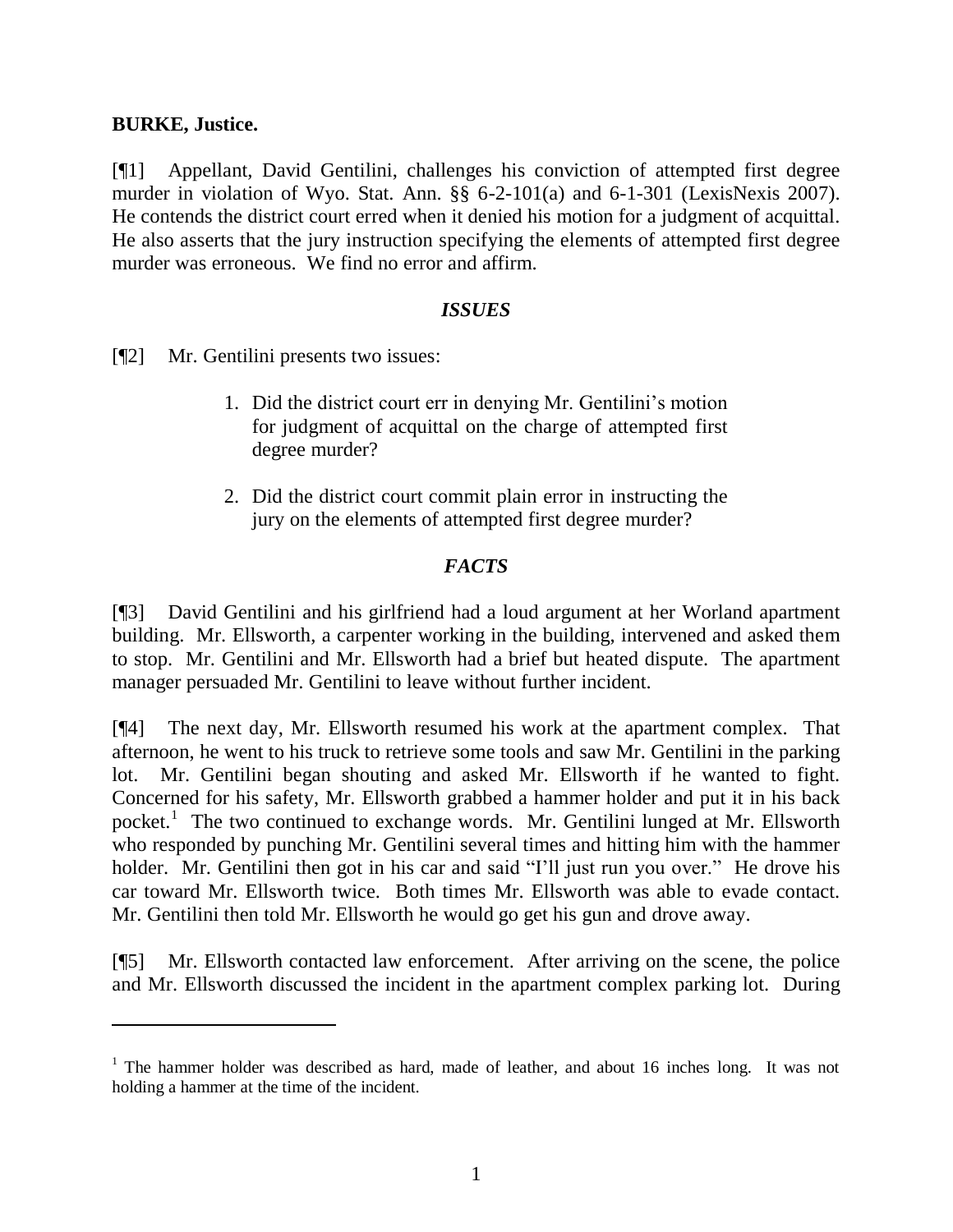this discussion, Mr. Ellsworth identified Mr. Gentilini's car driving on an adjacent street. The vehicle stopped abruptly, turned around, and headed in the opposite direction. The officers pursued and stopped the vehicle. They discovered Mr. Gentilini in the car and a loaded semi-automatic .22 caliber rifle on the floorboard.

[¶6] Mr. Gentilini was arrested. During processing, he told the booking officer: "I lost it, I went home, got my gun, and came back to kill him." He was charged with aggravated assault and battery in violation of Wyo. Stat. Ann.  $\S$  6-2-502(a)(ii) and attempted first degree murder in violation of Wyo. Stat. Ann. §§ 6-2-101(a) and 6-1-301. A jury found Mr. Gentilini guilty of both crimes. He challenges only his conviction of attempted first degree murder.

# *Motion for Judgment of Acquittal*

[¶7] In his first issue, Mr. Gentilini contends the district court erred in denying his motion for judgment of acquittal on the charge of attempted first degree murder. Motions for judgment of acquittal are governed by W.R.Cr.P. 29, which provides, in pertinent part:

> (a) *At close of evidence*.—Motions for directed verdict are abolished and motions for judgment of acquittal shall be used in their place. The court on motion of a defendant or of its own motion shall order the entry of judgment of acquittal of one or more offenses charged in the indictment, information or citation after the evidence on either side is closed if the evidence is insufficient to sustain a conviction of such offense or offenses. If a defendant's motion for judgment of acquittal at the close of the evidence offered by the state is not granted, the defendant may offer evidence without having reserved the right.

When reviewing for sufficiency of the evidence in the context of a motion for judgment of acquittal, we examine and accept as true the State's evidence, together with all reasonable inferences. *Mattern v. State*, 2007 WY 24, ¶ 28, 151 P.3d 1116, 1128 (Wyo. 2007). "A motion for judgment of acquittal is to be granted only when the evidence is such that a reasonable juror must have a reasonable doubt as to the existence of any of the essential elements of the crime." *Butcher v. State*, 2005 WY 146, ¶ 11, 123 P.3d 543, 548 (Wyo. 2005).

[¶8] In his motion for judgment of acquittal, made at the close of the State's case in chief, Mr. Gentilini contended that the State had not presented sufficient evidence of a "substantial step" as required by Wyo. Stat. Ann. § 6-1-301, which provides: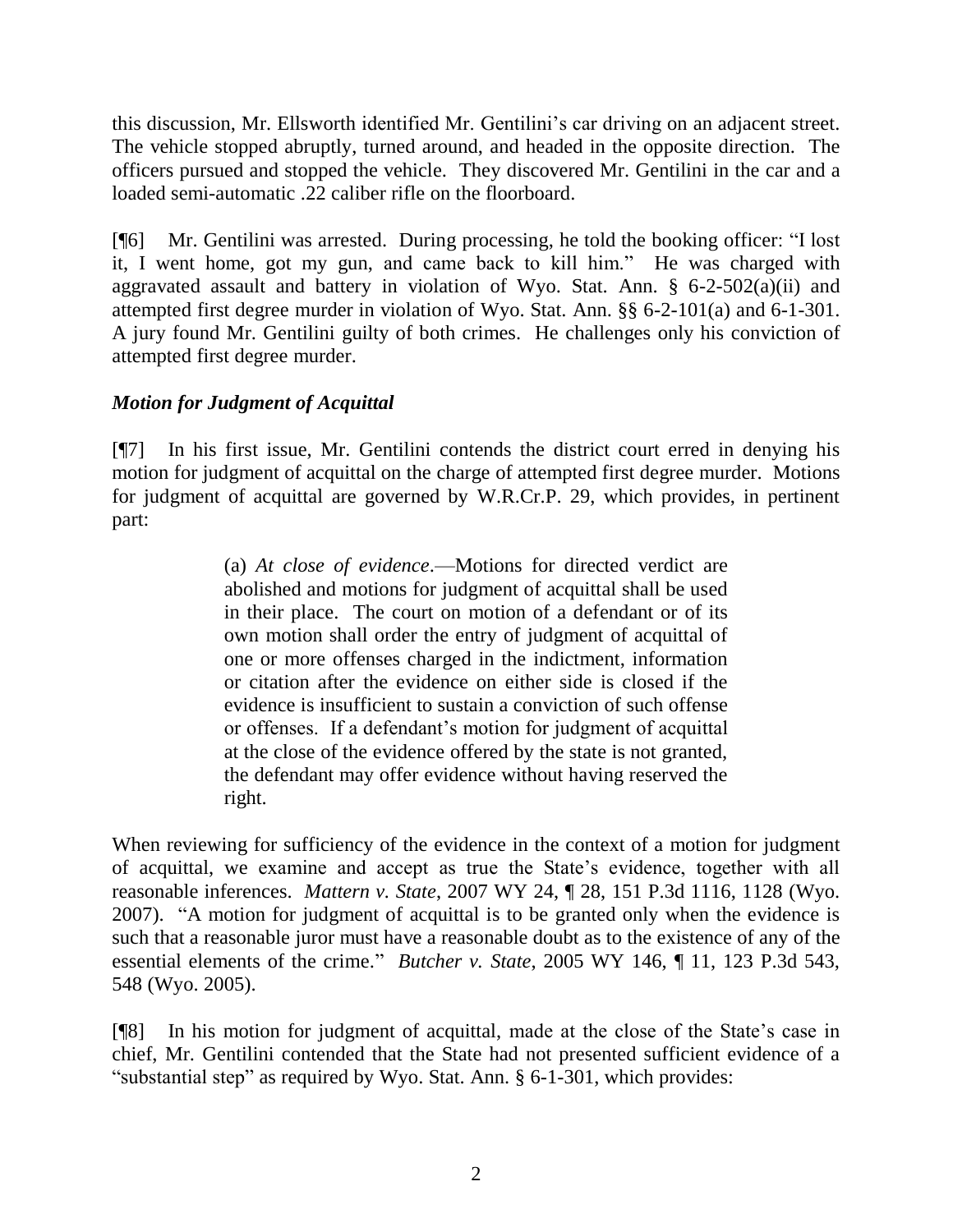- (a) A person is guilty of an attempt to commit a crime if:
	- (i) With the intent to commit the crime, he does any act which is a substantial step towards commission of the crime. A "substantial step" is conduct which is strongly corroborative of the firmness of the person's intention to complete the commission of the crime[.]

Mr. Gentilini maintains that the evidence at that stage of the proceeding was insufficient to prove he engaged in conduct "strongly corroborative" of his intent to complete the crime of first degree murder.<sup>2</sup> First degree murder is defined by Wyo. Stat. Ann. § 6-2-101(a), which provides: "Whoever purposely and with premeditated malice . . . kills any human being is guilty of murder in the first degree."

[¶9] Mr. Gentilini seeks support for his position from other cases where this Court has found sufficient evidence of a "substantial step." He contends the evidence in this case is not as strong as in those cases. To some extent he is correct. In *Reilly v. State*, 2002 WY 156, 55 P.3d 1259 (Wyo. 2002), the defendant shot at the victim several times. In *Guy v. State*, 2008 WY 56, 184 P.3d 687 (Wyo. 2008), the victim was stabbed. In *Cohen v. State*, 2008 WY 78, 191 P.3d 956 (Wyo. 2008), the defendant, in the presence of an officer, pulled a gun from the waistband of his pants.

[¶10] These cases, however, are of limited value to the inquiry we must undertake here. The question of whether a defendant has engaged in a substantial step toward the commission of a crime is intensively fact specific. *Cohen*, ¶ 18, 191 P.3d at 960. "The authorities agree that it is impossible to formulate a general rule or definition of what constitutes an attempt (to murder), which may be applied as a test in all cases." Jeffrey F. Ghent, Annotation, *What Constitutes Attempted Murder*, 54 A.L.R.3d 612, § 2(a) (1973). We must determine the sufficiency of the evidence of a substantial step based on the individual facts and circumstances presented in this case.

[¶11] We have described a substantial step as an act in furtherance of the intent to commit a crime "which, as it is most commonly put, goes beyond mere preparation." *Compton v. State*, 931 P.2d 936, 940 (Wyo. 1997).

 $\overline{a}$ 

 $2$  In this appeal, Mr. Gentilini does not contend that there was insufficient evidence to support the jury's verdict.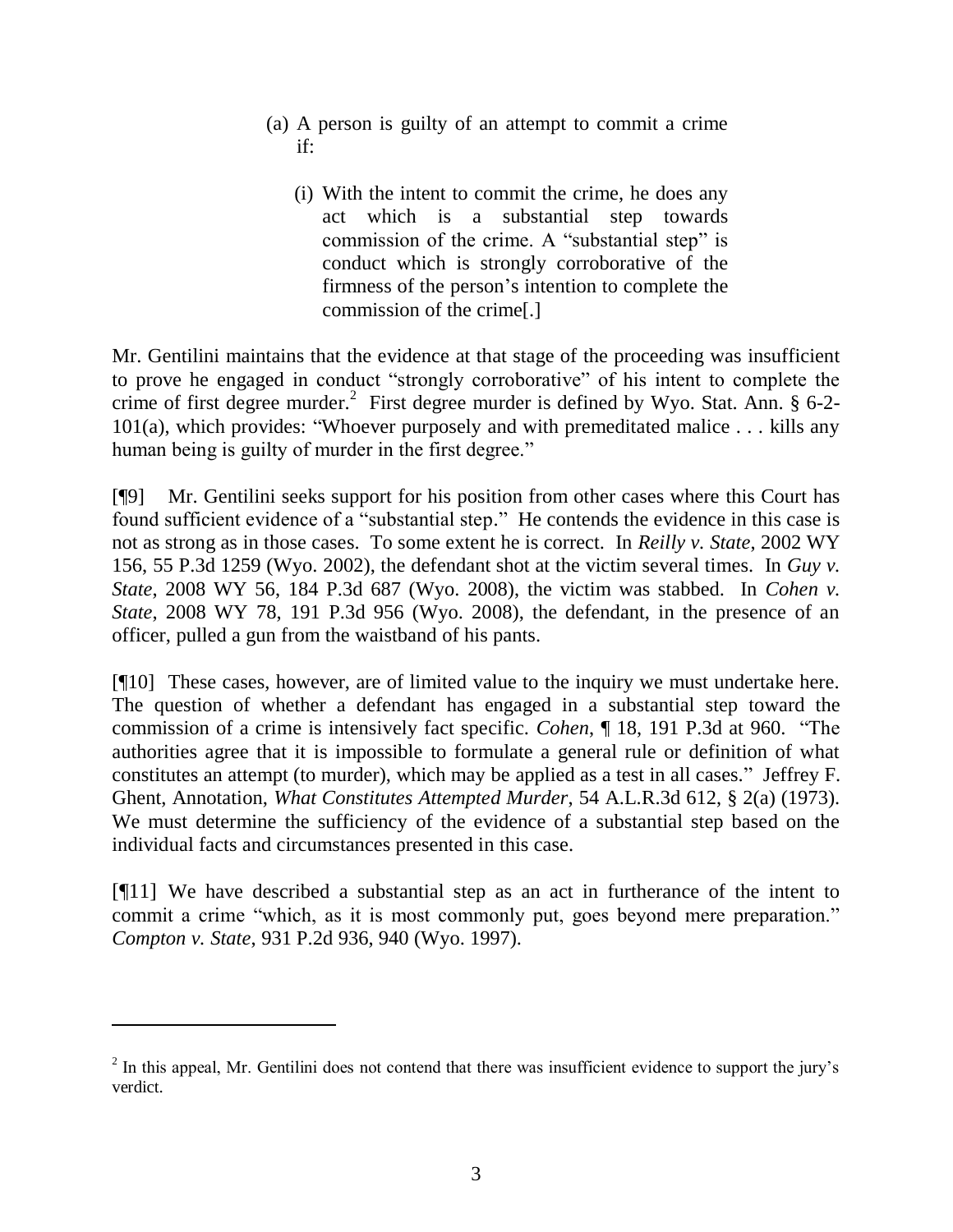The "substantial step" necessary for a conviction of an attempt to commit a crime must be behavior of such a nature that a reasonable observer viewing it in context would conclude beyond a reasonable doubt that it was undertaken in accordance with a design to violate a criminal statute.

The "substantial step" required to establish an attempt may be as much as, or less than, the actual commission of the attempted crime, but it must be of an unequivocal nature and strongly corroborative of the accused's alleged criminal purpose.

22 C.J.S. *Criminal Law* § 157 (2009) (footnotes omitted). "The line between preparation and attempt . . . must at best depend largely upon the particular circumstances of each case — the seriousness of the crime attempted, and the danger to be apprehended from the defendant's conduct." Francis B. Sayre, *Criminal Attempts*, 41 Harv. L. Rev. 821, 845 (1928).

[¶12] Mr. Gentilini attempts to limit the evidence of the substantial step to "the mere possession of the gun," and maintains that his "conduct was simply driving on a public street (not a crime) and possessing a .22 rifle (also not a crime) so there [was] no strong corroboration of a premeditated intent to kill Mr. Ellsworth." He also asserts that his actions did not move beyond mere preparation because he "never pointed, brandished or even showed [the gun] to Mr. Ellsworth." He maintains that his actions were too far removed from the requisite act of killing any human being, and that Mr. Ellsworth was unaware that Mr. Gentilini intended to kill him with the loaded rifle. Essentially, Mr. Gentilini asks us to ignore other evidence that provides context to his possession of the weapon. In determining whether denial of the motion for judgment of acquittal was erroneous, we must consider that evidence.

[¶13] The facts reviewed in the light most favorable to the State establish that Mr. Gentilini and Mr. Ellsworth engaged in a verbal and physical altercation. Mr. Gentilini unsuccessfully tried to hit Mr. Ellsworth with his car. He then cursed and told Mr. Ellsworth that he was going to get his gun. He went to his house, retrieved the loaded weapon, and was returning to the scene of the altercation when he spotted law enforcement. Most damning to Mr. Gentilini's position was his statement to the police that "I lost it, I went home, got my gun, and came back to kill him." This unequivocal statement of intent to kill is relevant in evaluating whether the conduct at issue satisfies the substantial step requirement. "[W]hen the intent to commit murder is clearly shown, slight acts in furtherance thereof will constitute an attempt to murder." 54 A.L.R.3d 612. *See also People v. Dillon*, 668 P.2d 697, 703 (Cal. 1983) ("[T]he plainer the intent to commit the offense, the more likely that steps in the early stages of the commission of the crime will satisfy the overt act requirement."), *abrogated on other grounds by People v.*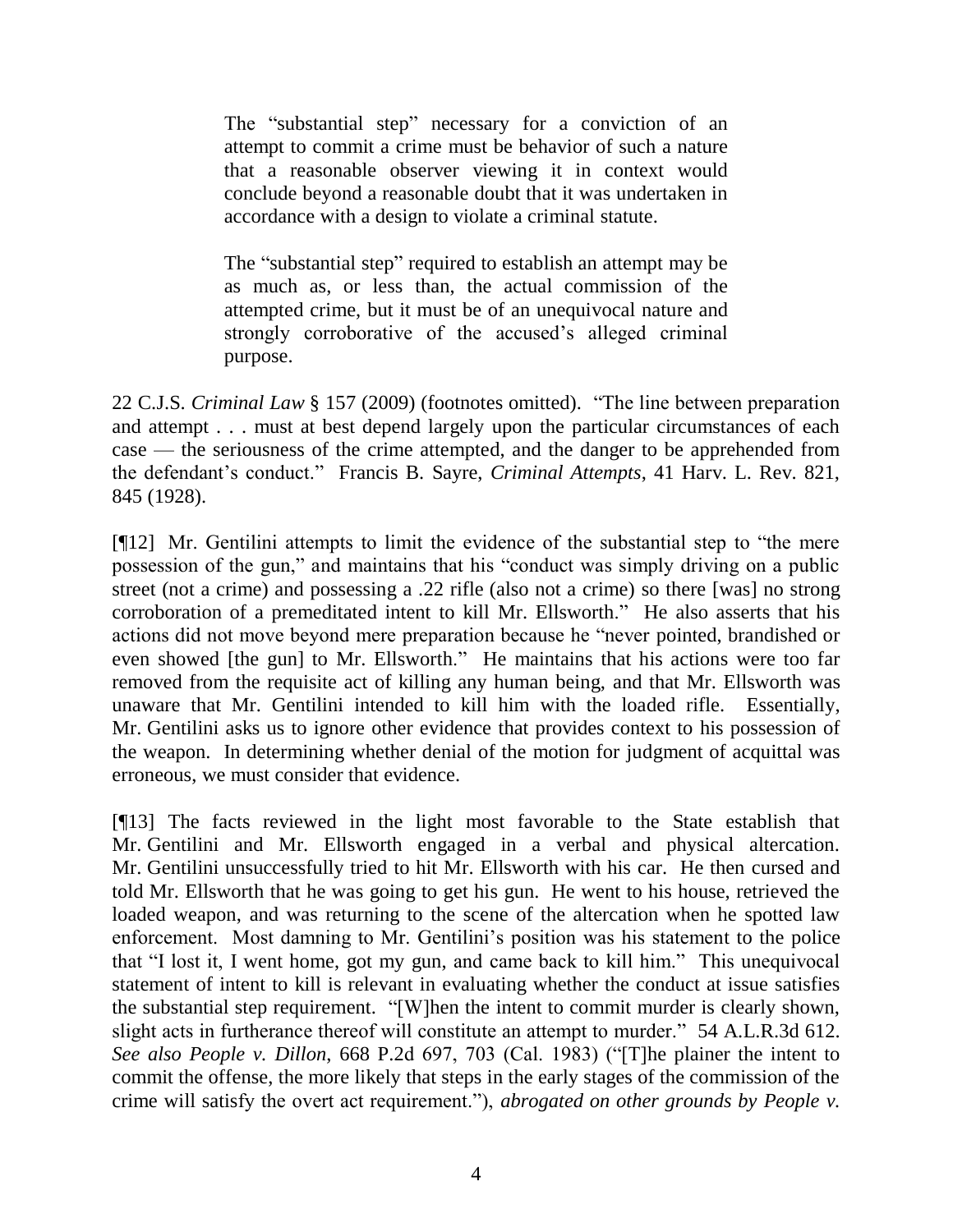*Chun*, 203 P.3d 425 (Cal. 2009).

[¶14] The nature and capability for injury of the weapon possessed by Mr. Gentilini is also relevant. *Collier v. State*, 846 N.E.2d 340, 349 (Ind. 2006) ("[A] defendant with a gun is objectively more dangerous from a few hundred feet away than a defendant with a knife or a vehicle."). Given Mr. Gentilini's stated intention to kill Mr. Ellsworth, a reasonable juror could conclude that he retrieved the loaded gun as a necessary step toward completing his plan, and that the presence of law enforcement at the apartment complex prevented him from executing the final act. 3 *See United States v. Vaught*, 133 Fed. Appx. 229, 233-34 (6th Cir. 2005) (defendant's actions of threatening to kill the victim and driving to her house with a loaded gun were sufficient to comprise a substantial step even though police stopped him before he got out of the car) and *People v. Johnson*, 750 P.2d 72, 73 (Colo. Ct. App. 1987) (defendant's possession of a working rifle and live ammunition, near the victim's location, and his statements that he intended to shoot the victim comprised sufficient evidence to submit the case to the jury).

[¶15] A district court may only grant a motion for judgment of acquittal when the evidence is such that a reasonable juror must have a reasonable doubt as to the existence of any of the essential elements of the crime. *Wise v. State*, 654 P.2d 116, 117 (Wyo. 1982). Taken as a whole, a jury could conclude that the acts that Mr. Gentilini completed before being apprehended by the police constituted a "substantial step" toward the commission of the crime of first degree murder. Retrieving a rifle and driving back to the site of a previous altercation may not, in every case, amount to a substantial step toward the commission of attempted first degree murder. However, Mr. Gentilini's actions, combined with his stated intent to commit the crime, convince us that the evidence in this case was sufficient to submit to the jury. The district court did not err in denying Mr. Gentilini's motion for judgment of acquittal.

# *Jury Instruction*

 $\overline{a}$ 

[¶16] In his second issue, Mr. Gentilini contends the jury instruction pertaining to attempted first degree murder was erroneous. Because there was no objection to the jury instruction at trial, we will review for plain error. *Granzer v. State*, 2008 WY 118, ¶ 9, 193 P.3d 266, 269 (Wyo. 2008). "Plain error exists when: 1) the record is clear about the incident alleged as error; 2) there was a transgression of a clear and unequivocal rule of law; and 3) the party claiming the error was denied a substantial right which materially

 $3$  The jury was instructed that it must return a verdict of not guilty if it found that Mr. Gentilini voluntarily and completely renounced his criminal intention. The guilty verdict indicates that the jury concluded that Mr. Gentilini did not abandon his plan to kill Mr. Ellsworth of his own accord but only because of the presence of police at the scene. Mr. Gentilini does not challenge this result.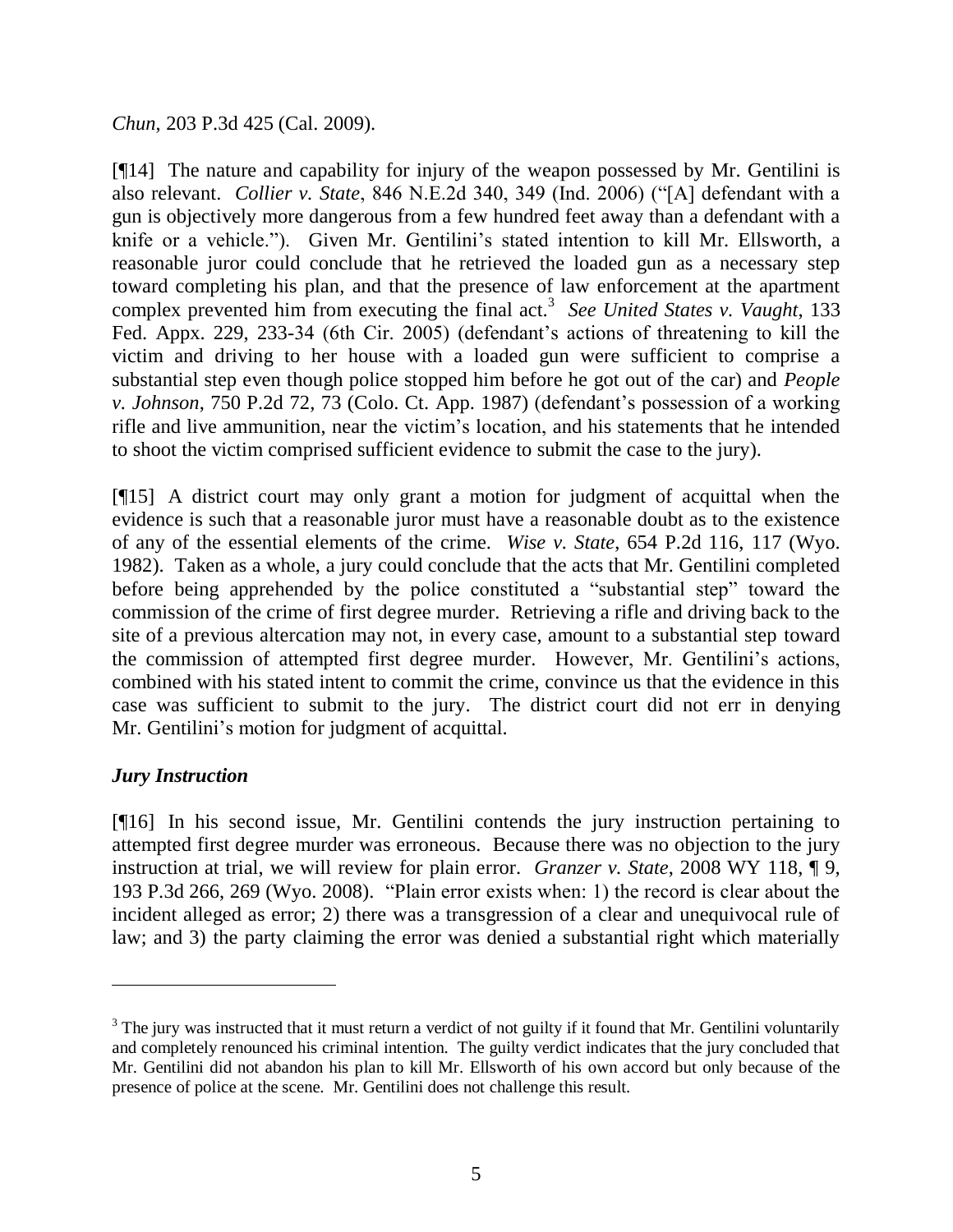prejudiced him." *Guy*, ¶ 9, 184 P.3d at 692.

[¶17] We also apply the following standard:

When reviewing questions involving jury instructions, we afford the trial court significant deference. Jury instructions must be considered as a whole, and individual instructions, or parts of them, should not be singled out and considered in isolation. We confine our review to a search for prejudicial error. As long as the instructions correctly state the law and the entire charge covers the relevant issue, reversible error will not be found.

*Creecy v. State*, 2009 WY 89, ¶ 18, 210 P.3d 1089, 1093 (Wyo. 2009) (internal punctuation omitted). "Jury instructions shall not be ruled defective absent a showing that the instructions confused or misled the jury as to the proper principles of law and prejudiced the defendant." *Baker v. State*, 2010 WY 6, ¶ 31, 223 P.3d 542, 555 (Wyo. 2010).

[¶18] The relevant instructions state:

## INSTRUCTION NO. 11

The necessary elements of the crime of Attempted Murder In the First Degree, in violation of Wyoming Statute § 6-2- 101(a) and § 6-1-301 are as follows;

- 1. On or about the 23rd day of April, 2008;
- 2. while in Washakie County, Wyoming;
- 3. Defendant, David Gentilini;
- 4. Purposely;
- 5. With premeditated malice, attempted to kill a human being, the victim [Mr.] Ellsworth;
- 6. With the intent to commit the crime of first degree murder;
- 7. Did an act which was a substantial step toward commission of the crime of first degree murder.

If you find from your consideration of all the evidence that any of these elements have not been proved beyond a reasonable doubt, then you should find the defendant not guilty.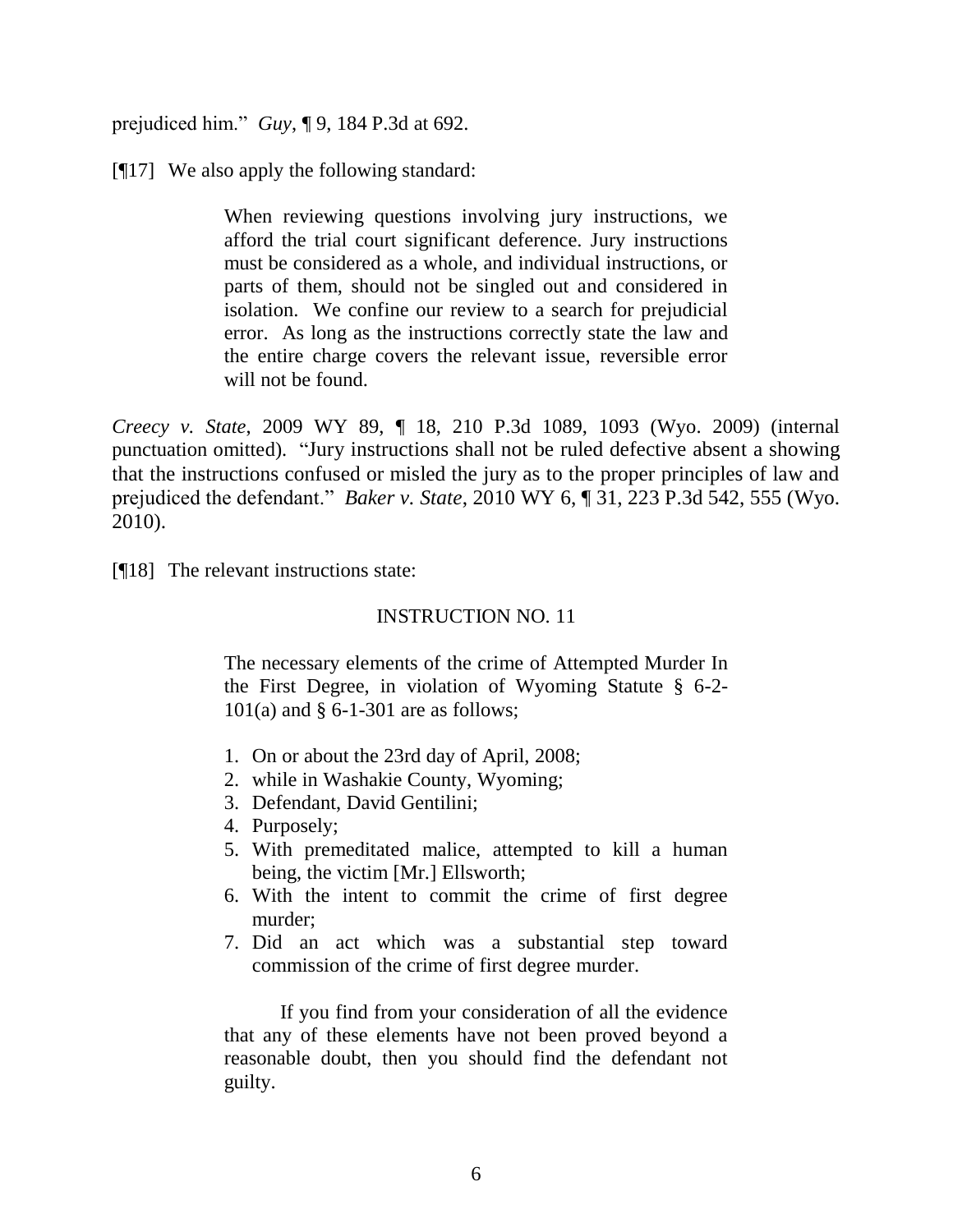If, on the other hand, you find from your consideration of all the evidence that each of these elements has been proved beyond a reasonable doubt, then you should find the defendant guilty.

### INSTRUCTION NO. 12

"Premeditated malice" means that the defendant thought about and considered the idea of killing before or during taking a substantial act toward commission of the act of first degree murder.

"Premeditated" implies an interval, however brief, between the formation of the intent or design to kill and the taking of the substantial act toward the commission of the act of first degree murder.

### INSTRUCTION NO. 13

The crime of murder in the first degree is one which requires specific intent.

In order to convict the Defendant of attempted murder in the first degree you must find that the Defendant specifically intended to commit the underlying offense, that being murder in the first degree.

If you have any doubt that the Defendant did not have the specific intent to kill the victim in this case then you must find him "not guilty" of the crime of attempted murder in the first degree.

### INSTRUCTION NO. 14

A substantial step is "conduct which is strongly corroborative of the firmness of the person's intention to complete the commission of the crime."

#### INSTRUCTION NO. 15

If you find from your consideration of all the evidence that the defendant committed the crime of Attempt to Commit 1<sup>st</sup> Degree Murder as set forth in Instruction No. 11, then you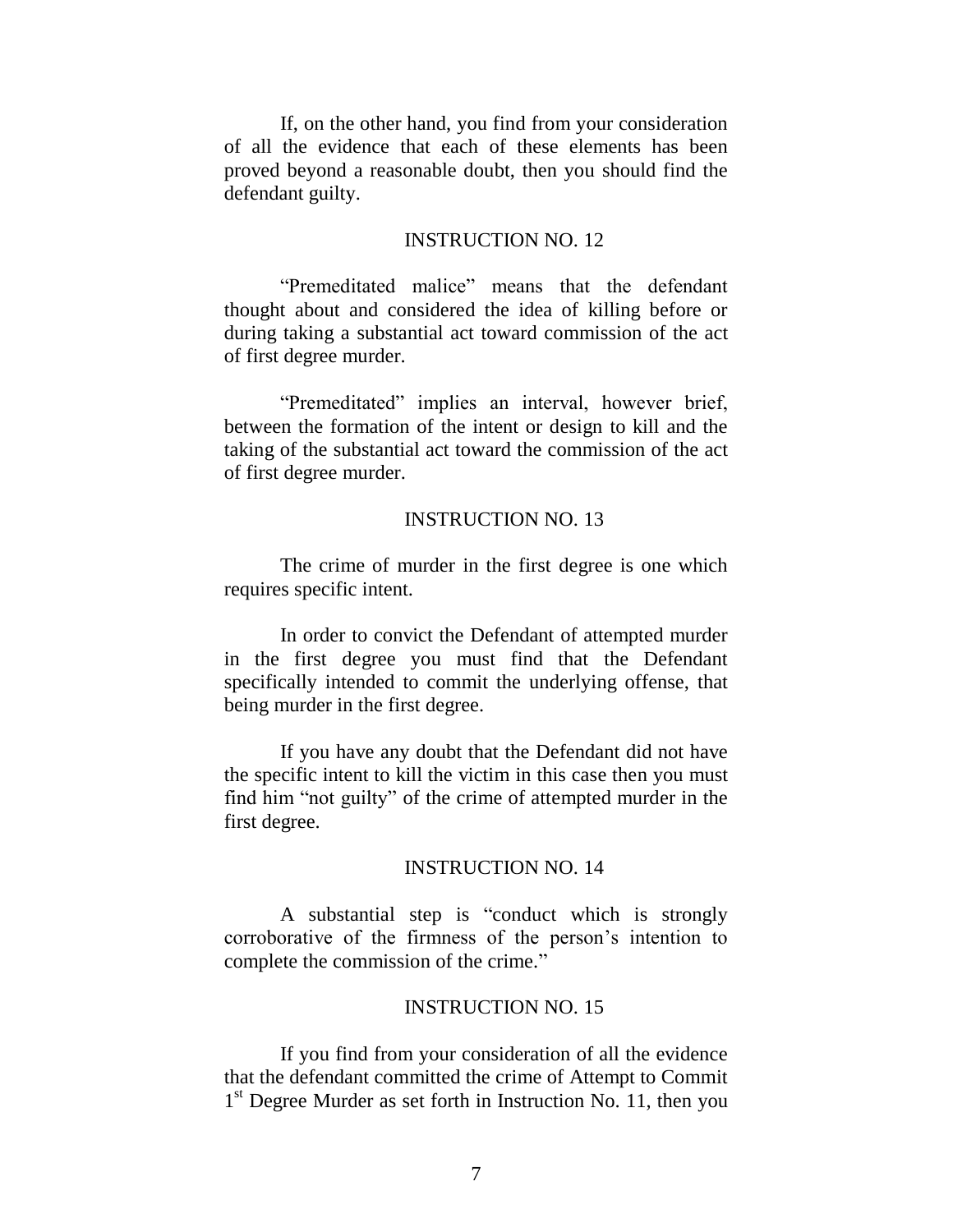must further consider whether the defendant renounced his criminal intention.

The defendant is not liable for an attempt to commit the crime of  $1<sup>st</sup>$  Degree Murder if, under circumstances manifesting a voluntary and complete renunciation of his criminal intention, the defendant avoided the commission of the crime of  $1<sup>st</sup>$  Degree Murder by abandoning his criminal effort.

Renunciation is no longer available to the defendant after the defendant has completed all of the acts necessary to constitute the criminal effort to commit the crime intended.

If you find from your consideration of all the evidence that the defendant voluntarily and completely renounced his criminal intention as explained in this Instruction, then you should find the defendant not guilty of the crime of Attempt to Commit 1<sup>st</sup> Degree Murder.

[¶19] Mr. Gentilini contends Instruction 11 did not properly instruct the jury on all of the required elements. He asserts that the court should have given two separate instructions—one defining the elements of attempt, the other defining the elements of first degree murder. He also contends the instruction was inadequate because "[i]t is difficult to state exactly what the intent requirements are and where they are to be applied."

[¶20] A jury instruction is not given in error simply because it combines the elements of two crimes. *See Rigler v. State*, 941 P.2d 734, 741-42 (Wyo. 1997). The test of an adequate jury instruction is "whether the instructions leave no doubt as to the circumstances under which the crime can be found to have been committed." *Mueller v. State*, 2001 WY 134, ¶ 9, 36 P.3d 1151, 1155 (Wyo. 2001). Although Mr. Gentilini limits his challenge to Instruction 11, that instruction must be reviewed in context with the other instructions. The jury was instructed on the essential elements of both attempt and the underlying crime of first degree murder. The court defined "premeditated," "premeditated malice," and "substantial step." The court also instructed the jury that Mr. Gentilini could not be convicted of attempted first degree murder if he renounced his intention and abandoned his effort. Mr. Gentilini did not object to any of these instructions. When these instructions are read together with Instruction 11, we are unable to find a violation of a clear and unequivocal rule of law or that the instructions confused or misled the jury.

[¶21] Mr. Gentilini also asserts that the instructions were insufficient because they did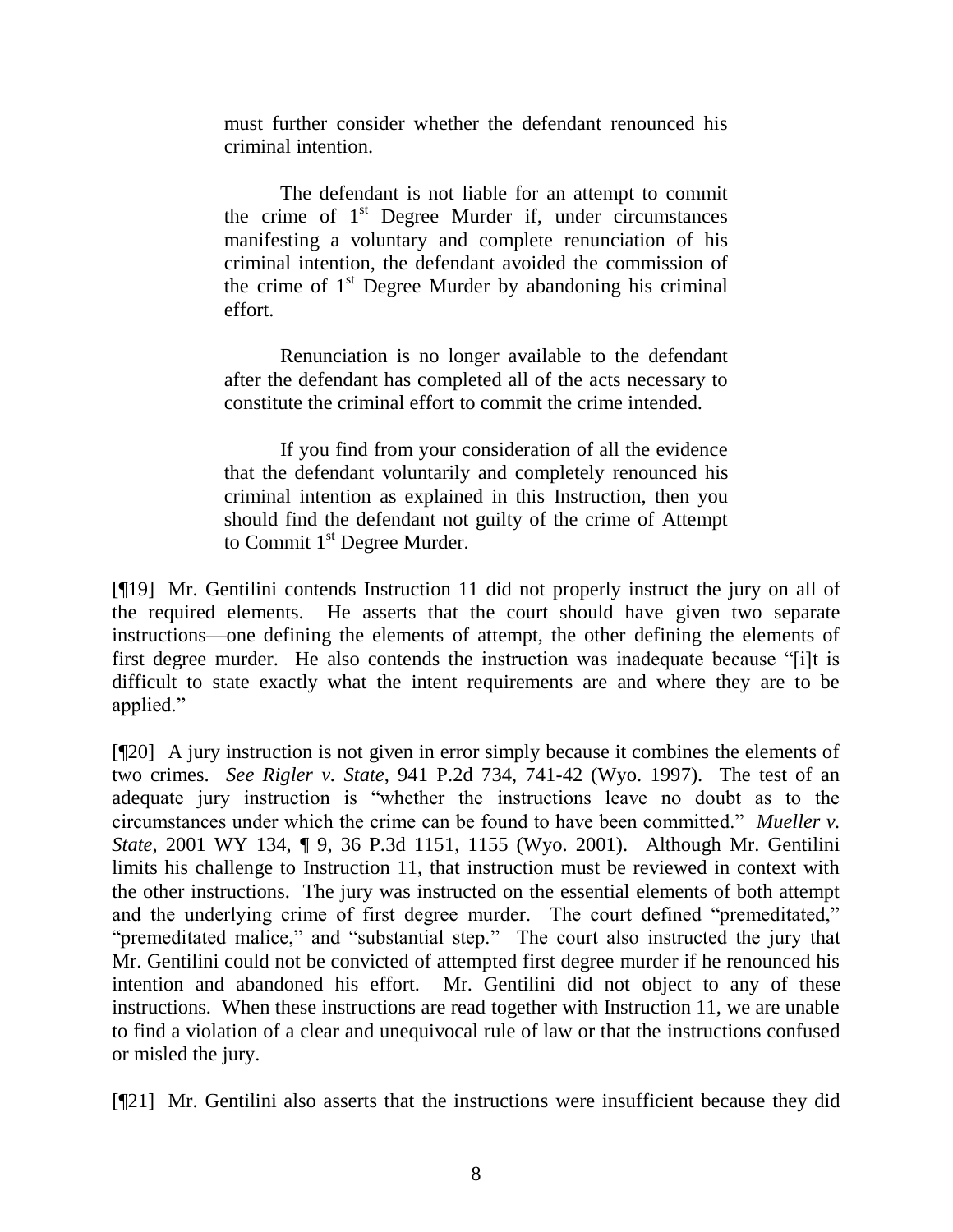not identify which of his actions constituted the crime of attempted first degree murder. He contends the jury could have used either the act of attempting to run over Mr. Ellsworth with the car, or the act of retrieving his gun, as a basis for finding him guilty of the attempted murder charge. He cites to *Heywood v. State*, 2007 WY 149, 170 P.3d 1227 (Wyo. 2007) for support.

[¶22] In *Heywood*, the defendant was charged with three counts of second-degree sexual assault. During deliberations, the jury sent a question to the district court asking which of the defendant's actions constituted each of the three counts. The district court did not answer the question and, instead, instructed the jury to rely on its recollection of the evidence and arguments. *Heywood*, ¶ 19, 170 P.3d at 1232. We determined the district court's failure to answer the question was plain error. We explained that the district court has a duty to provide additional instruction if the original instructions are incomplete or if the jury expresses confusion about a significant element of applicable law. *Id*., ¶ 28, 170 P.3d at 1235. In this case, however, the district court received a question from the jury and answered it.

[¶23] During deliberations, the jury sent a note to the district court. The court then gathered counsel from both sides and engaged in the following exchange:

> THE COURT: Now, the . . . question is, "Specifically does the aggravated assault charge"—they didn't say charge, but the aggravated assault charge, "refer solely to the automobile or does it refer to the rifle as well?" And according to the Information that was filed by the County Attorney's Office it only relates to the vehicle. Okay? Any questions about that?

[DEFENSE COUNSEL]: No.

THE COURT: Okay.

[PROSECUTOR]: State agrees.

THE COURT: And then the response, "The aggravated assault charge only relates to the automobile." Okay? All right.

The district court then provided its response to the jury. The jury did not ask questions or otherwise indicate confusion regarding any other instruction.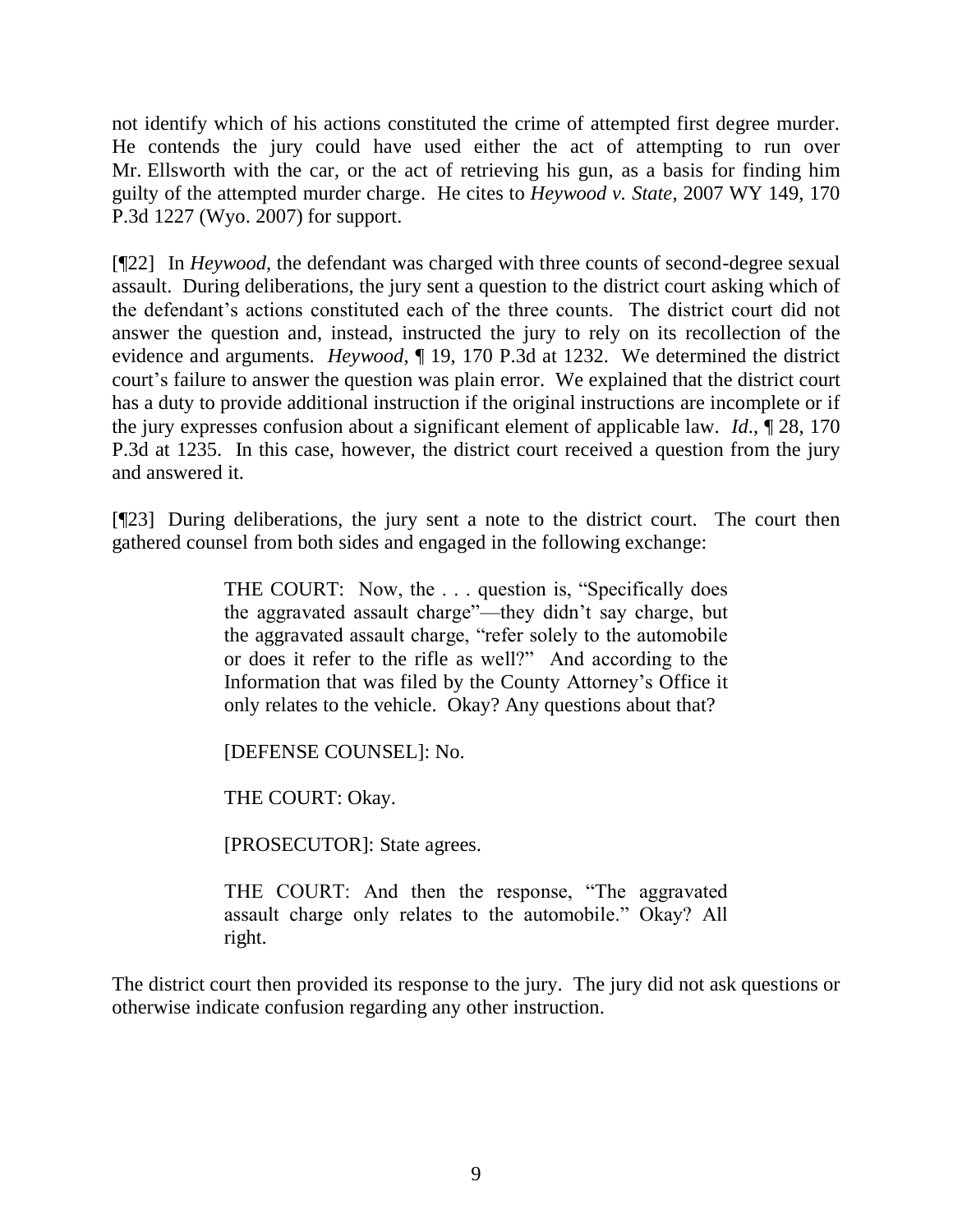[¶24] During trial, the charge of attempted first degree murder was clearly connected to Mr. Gentilini's actions with the rifle.<sup>4</sup> The State explained, during closing arguments, that attempted first degree murder requires an act which was a substantial step toward that crime. The Prosecutor then stated:

> [Mr. Gentilini] goes and he says, "Okay, I'm going to go get a gun." Okay. He drives to his residence across town, as he said, "I'm going to get a gun." That's a step in that direction to commit first degree murder, whether it's substantial at this point or not, I think it is. Going to get a gun, okay.

The State also clearly connected Mr. Gentilini's statement of his intent to kill, an essential element of attempted first degree murder, to his actions with the rifle:

> So let's go back … to the elements again. What was he thinking? Intent. Intent. What was he thinking? Normally, you know, how are you going to do that? How are you going to prove what somebody is thinking?

…

 $\overline{a}$ 

[B]ut what did Mr. [Gentilini] say on April 23, 2008, right after the time this happened? "I lost it." … "I lost it, went home ... got my gun, ... and went back to kill him."

During his closing arguments, Defense Counsel also connected Mr. Gentilini's possession of the gun with the charge of attempted first degree murder and his actions with the car to the aggravated assault charge. Our review of the jury instructions and the trial transcript convince us that the jury understood that the aggravated assault charge related to Mr. Gentilini's actions with the vehicle and the attempted first degree murder charge related to his actions with the rifle.

[¶25] Mr. Gentilini suggests the jury instructions should have included a statement

<sup>&</sup>lt;sup>4</sup> We have said that this Court determines "the State's theories from its charging documents, its requested jury instructions, etcetera—from official record evidence, not from argument by counsel." *Tanner v. State*, 2002 WY 170, ¶ 14, 57 P.3d 1242, 1246 (Wyo. 2002). However, when reviewing whether jury instructions misled or confused a jury, we consider all the jury heard and the instructions as a whole. *See United States v. Caro*, 965 F.2d 1548, 1555 (10th Cir. Wyo. 1992). *See also Daley v. Wenzel*, 2001 WY 80, ¶ 38, 30 P.3d 547, 556 (Wyo. 2001) (considering what the jury heard in closing arguments in a determination of sufficiency of jury instructions).